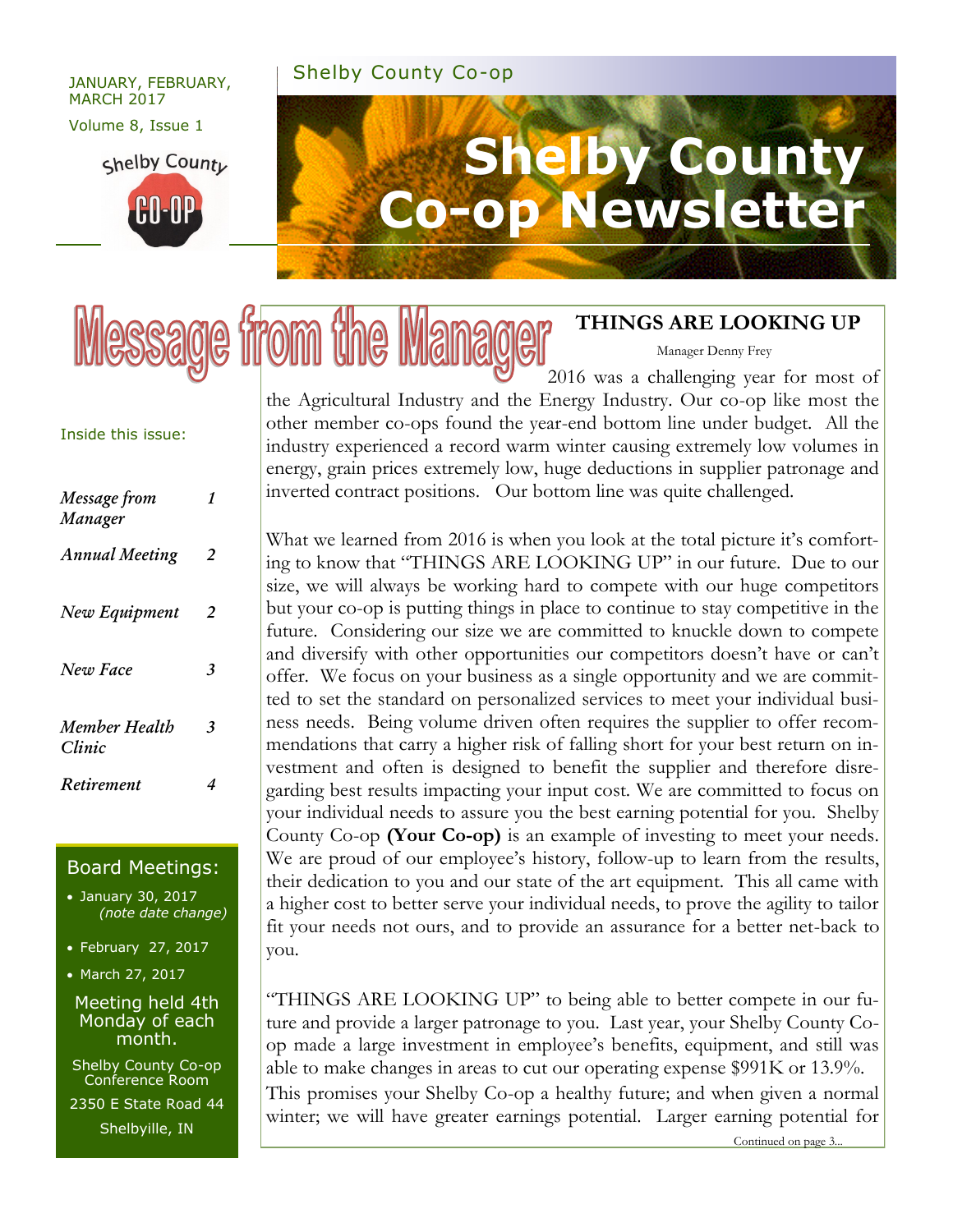#### Page 2 Shelby County Co-op Newsletter

2016 89th annual meeting of the mem- bers of Shelby County Co-op happened Saturday evening, December 10th at the Knight of Columbus Hall in Shelbyville Indiana.

The event was attended by 50 members of Shelby County Co-op, 35 guests and 18 employees.

The evening was lead by Board President, Jeff Maurice. Financials for fiscal year 2016 were presented by Controller Randy Sprague followed by the manager's year in review by General Manager/CEO, Denny Frey.

Two returning board members were unopposed therefore re-elected. Tim Tennell representing townships Jackson and Washington. Robert Foltz representing Union and Marion townships.

All members were given a free gift of a notebook set and gift bag as well as a \$25 gift certificate to Ace Hardware Shelbyville!

Before a wonderful chicken dinner was enjoyed by all, the meeting was closed out with a door-prize raffle with the big winner being member, David Roberts, of Linro Farms. David took home a cooler donated by Shelby County Co-op vendor, Bayer Corp.

Did you attend our 2016 Annual Meeting?

Did you like the evening or would you like to see the meeting go back to the breakfast format?

## **We want to hear from you!**

After the Annual Meeting, the board of directors met for a brief session to elect 2017 board officers. Elected for a second term as President is Jeff Maurice with Robert Foltz as vice-president, Mark Callahan as sec-Let us know  $\sim$  email Denny at d.frey@shelbycountyco-op.com or call the office at 317-398-6655 during regular business

retary and Denny Frey as treasurer. These terms will be held for one year.

Thank you to all who attended. Your continued business is our business!



## **New spreader coming to Rays Crossing Crops branch in 2017**

- **2017 TerraGator Model 8300B**
- **Air Ride Cab**
- **Extended Mirrors**
- **Raven Technology System**
- **Increase compartment size**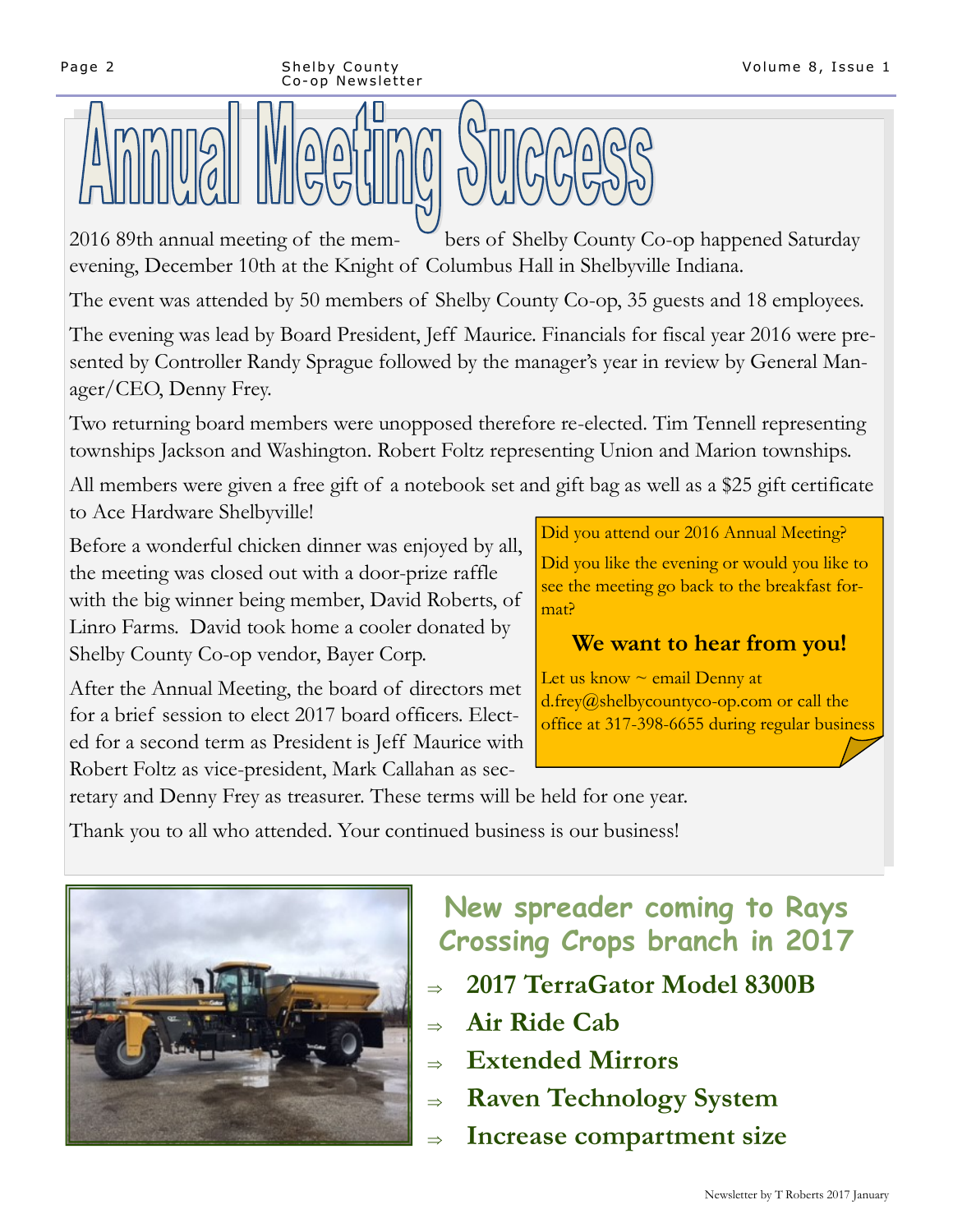

your co-op opens opportunity to invest more in your changing needs, to tailor fit your business for better return, offer benefits to your business to cut cost for you too. As a result your profitability should grow too.

"THINKS ARE LOOKING UP" In the auditor's comparative analysis which compared us to 17 other co-ops, Shelby County Co-op was number one best in Receivable Aging, Debit to Equity Ratio and Fixed Charge Coverage. In fact, your Shelby Co-op was above average in 8 of the 17 categories reported.

Lastly, our employees and I **THANK YOU** for the opportunity to serve you! Our serving you this year is exciting and promising.

Denny Frey